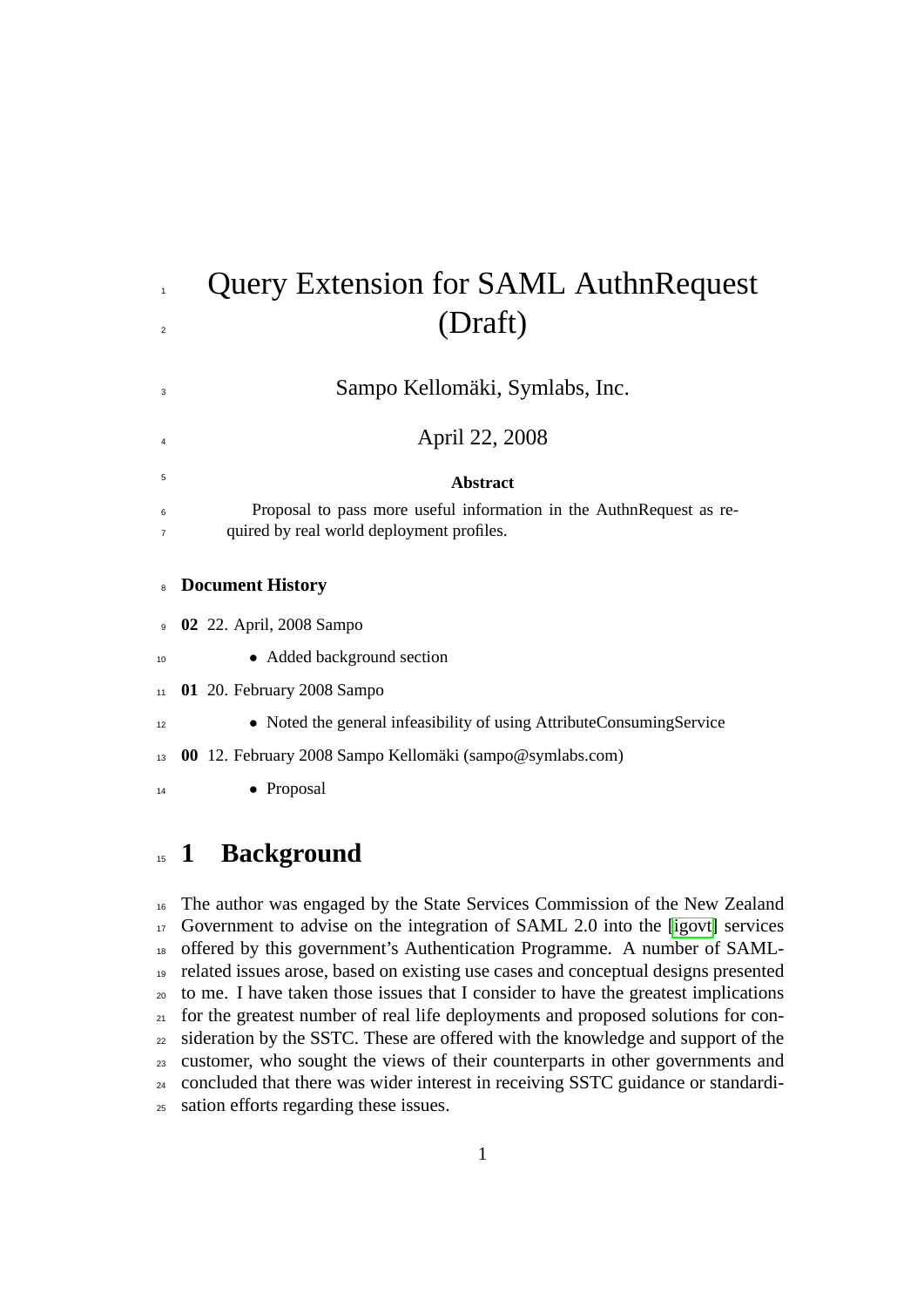# **2 Introduction**

 <AuthnRequest>, defined in [\[SAML2core\]](#page-10-0) conveys a very poor or constrained set of information from the SP to the IdP. Many real life deployments, or *deployment profiles*, have the following needs:

 1. Convey version number of the *deployment profile*, distinct from SAML names-31 paces or the @Version attribute that describes the SAML specification version.

 2. Dynamically express what attributes should be returned in the SSO transac- tion. This helps to promote minimal disclosure by not sending unnecessary <sup>34</sup> attributes "just in case" as tends to happen in static configurations. It also pro-vides operational convenience in configuring the systems.

 The metadata based approach of using existing @AttributeConsumingServiceIndex is inadequate as it is a static configure time - mechanism, rather than dynamic runtime mechanism.

 <AttributeConsumingService> specification in the metadata seems rich enough, if only it were possible to enumerate a finite set of possible combi- nations of requested attributes. But such finite set may still be impractically <sup>42</sup> large as it grows combinatorially.

<sup>43</sup> It seems more natural that if the number of combinations is large, one should <sup>44</sup> be able to specify the requirements directly rather than use an index number. <sup>45</sup> Explicit specification would be much less ambiguous and error prone than a <sup>46</sup> hard to understand index that rigorously depends on having the right instance of metadata present.

 3. Convey deployment dependent input to the authentication (and authorization) decision(s).

 In general, the deployments need flexibility to define the data schema for such *input parameters* and are currently (2008) worried about interoperability of the COTS implementations in presence of such parameters and are not yet worried about interoperability across deployment domains. However, eventually interop- erability across deployment domains will also be a concern and solution should be designed with foresight to address that future scenario as well.

 As an immediate requirement, the deployments need some sort of container where they can safely pidgeon-hole all their customizations, with some guarantee that the pidgeon-hole will not break existing COTS software.



April 22, 2008 Page 2 of 13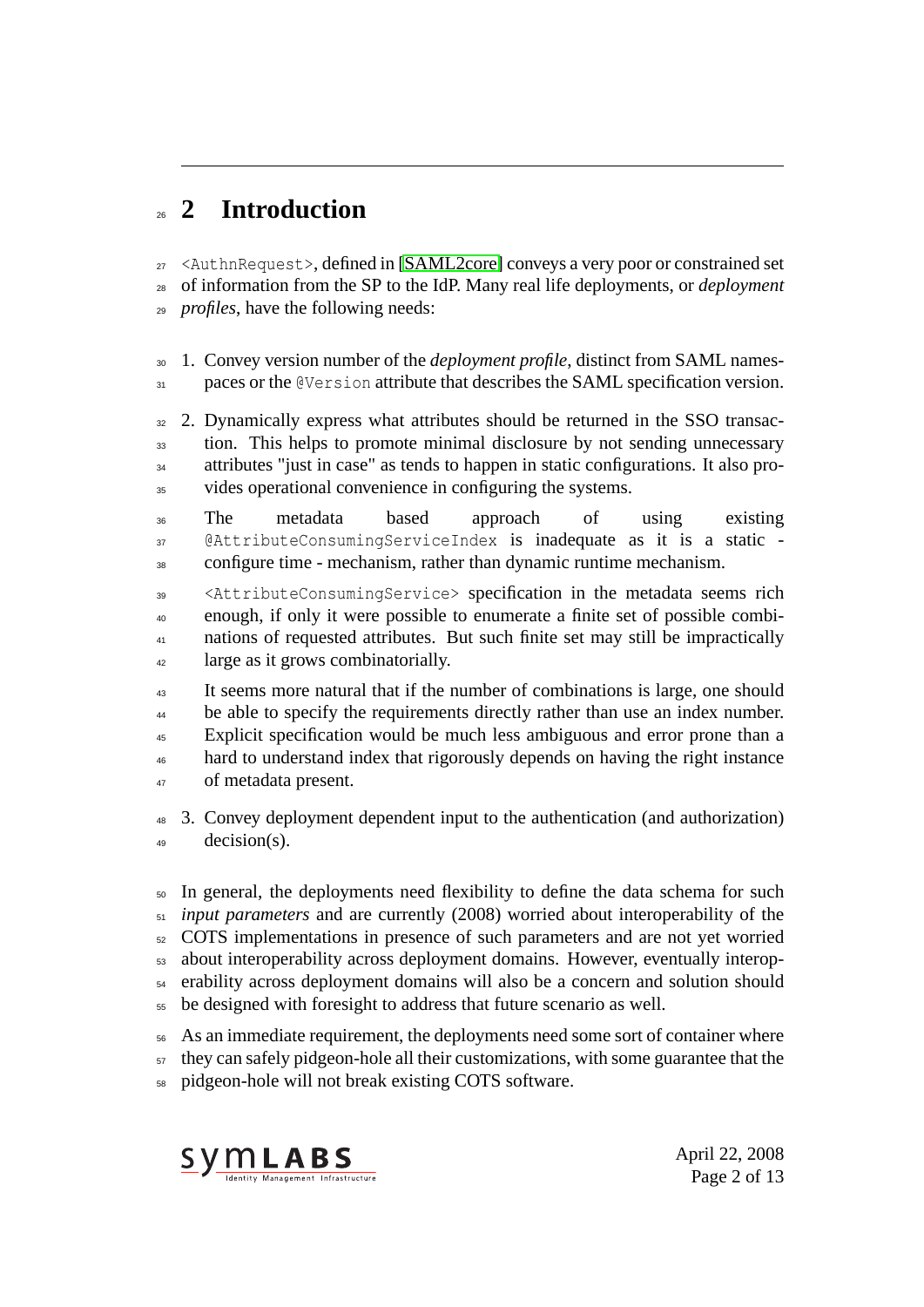The existing SAML element <AttributeQuery> allows us (at least schemawise) to express both names of requested attributes as well as input parameters in form <sup>61</sup> of attribute-value pairs (attribute-test in some interpretations, but that is compati-ble with the use of the role attribute, below).

 Thus the problem really is how to include  $\langle$ AttributeQuery> in the same message as <AuthnRequest>. Note that doing two message exchanges, first <AuthnRequest> and then <AttributeQuery> is deemed inefficient and also inadequate because it would not allow input parameters to be supplied to the au-<sup>67</sup> thentication (and authorization) process.

 There are concerns that the aggregation of <AuthnRequest> and <AttributeQuery> is too bloated to be carried over redirect binding. Pos-sible solutions are:

 i. The deployment domain can restrict the attribute names and values to avoid bloat;

 ii. The deployment domain can specify that some other binding, such as POST or artifact, is used to carry the <AuthnRequest>;

 iii. We could try to change the XML culture to be less bloated (we would proba-bly fail); or

 iv. We could abandon the XML culture and roll our own, like [\[IDFF12\]](#page-11-0) did for their redirect binding.



April 22, 2008 Page 3 of 13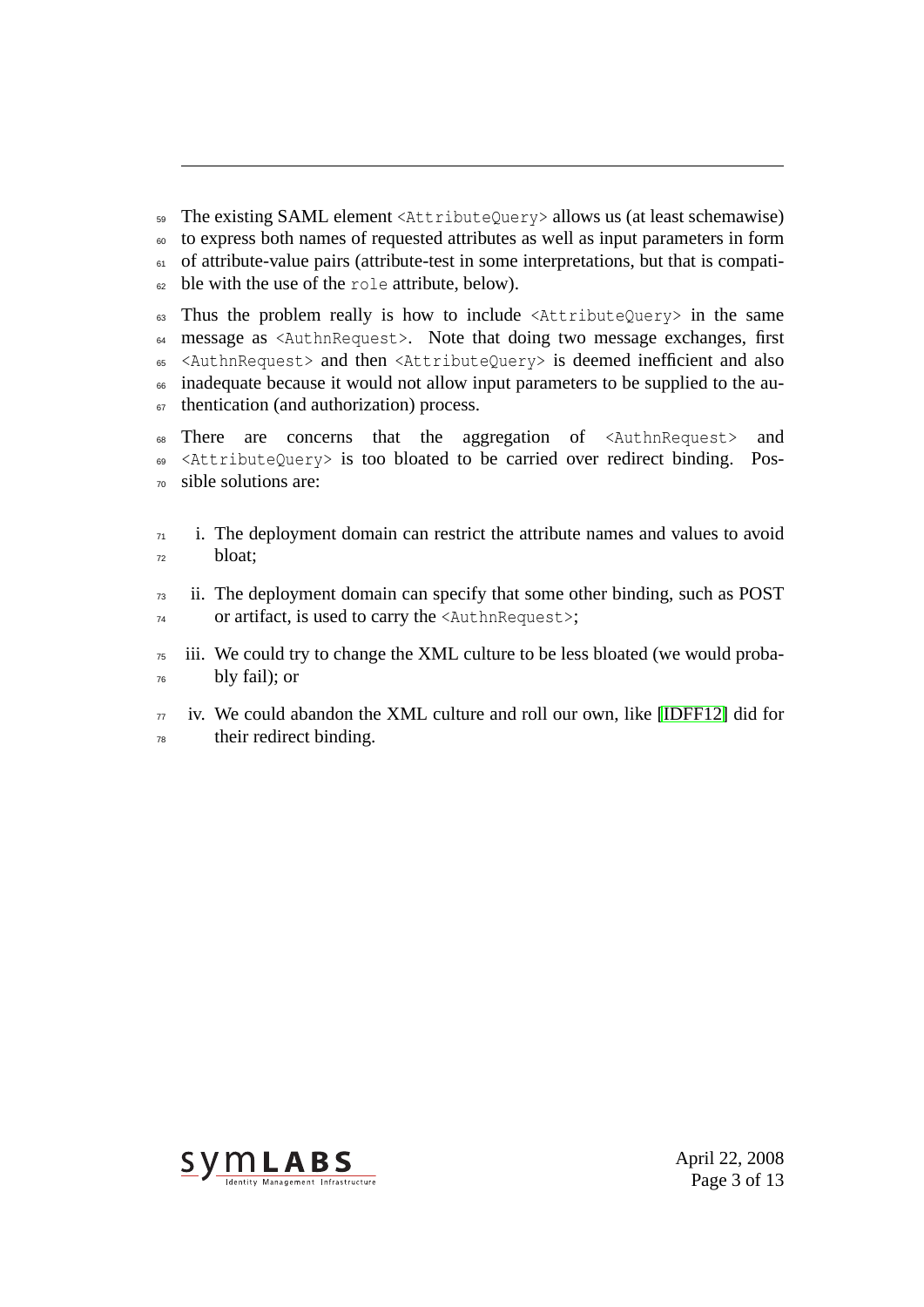# **3 Proposal A: Extend <AuthnRequest> to have optional <AttributeQuery>**

#### **Example A**

```
82 <sp:AuthnRequest
83 xmlns:sp="urn:oasis:names:tc:SAML:2.1:protocol"
       84 xmlns:sa="urn:oasis:names:tc:SAML:2.0:assertion"
       85 AssertionConsumerServiceIndex="0"
86 ID="RNh43h2dqrtJLGvPCi2Cm"
87 IssueInstant="2006-05-19T00:49:38Z"
88 ProviderName="Symlabs demo SP 06"
89 Version="2.0">
     90 <sa:Issuer Format="urn:oasis:names:tc:SAML:2.0:nameid-format:entity">
91 https://cxp06.symlabs.com:7448/sp.xml</>
92 <ds:Signature> ... </>
93 <sp:NameIDPolicy
94 AllowCreate="true"
95 Format="urn:oasis:names:tc:SAML:2.0:nameid-format:persistent"/>
96 <sp:RequestedAuthnContext>
       97 <sa:AuthnContextClassRef>
98 urn:nz:govt:authn:names:SAML:2.0:ac:ModStrength
99 \langle/>\langle/>
100 <sp:AttributeQuery>
101 <sa:Attribute Name="samsvers"><sa:AttributeValue>1.85</></>
102 <sa:Attribute Name="cn"/>
103 <sa:Attribute Name="o"/>
104 <sa:Attribute Name="role"><sa:AttributeValue>director</></>
105 \langle />\langle />
```
 This represents how SSTC perhaps should have defined the <AuthnRequest> in the first place.

 Note how the <AttributeQuery> expresses the deployment profile version (samsvers) as an attribute-value pair. It also expresses the required attributes (cn and o) by naming them. Finally, it expresses an input parameter role as an attribute-value pair. The input parameter can also be interpretted as a *test* that the 112 parameter must have the specified value.

 This approach will break most schema-aware implementations. The SP imple- mentations that only rely on XML well-formedness will continue to work (and hopefully pass the <AttributeQuery> to appropriate application layer).



April 22, 2008 Page 4 of 13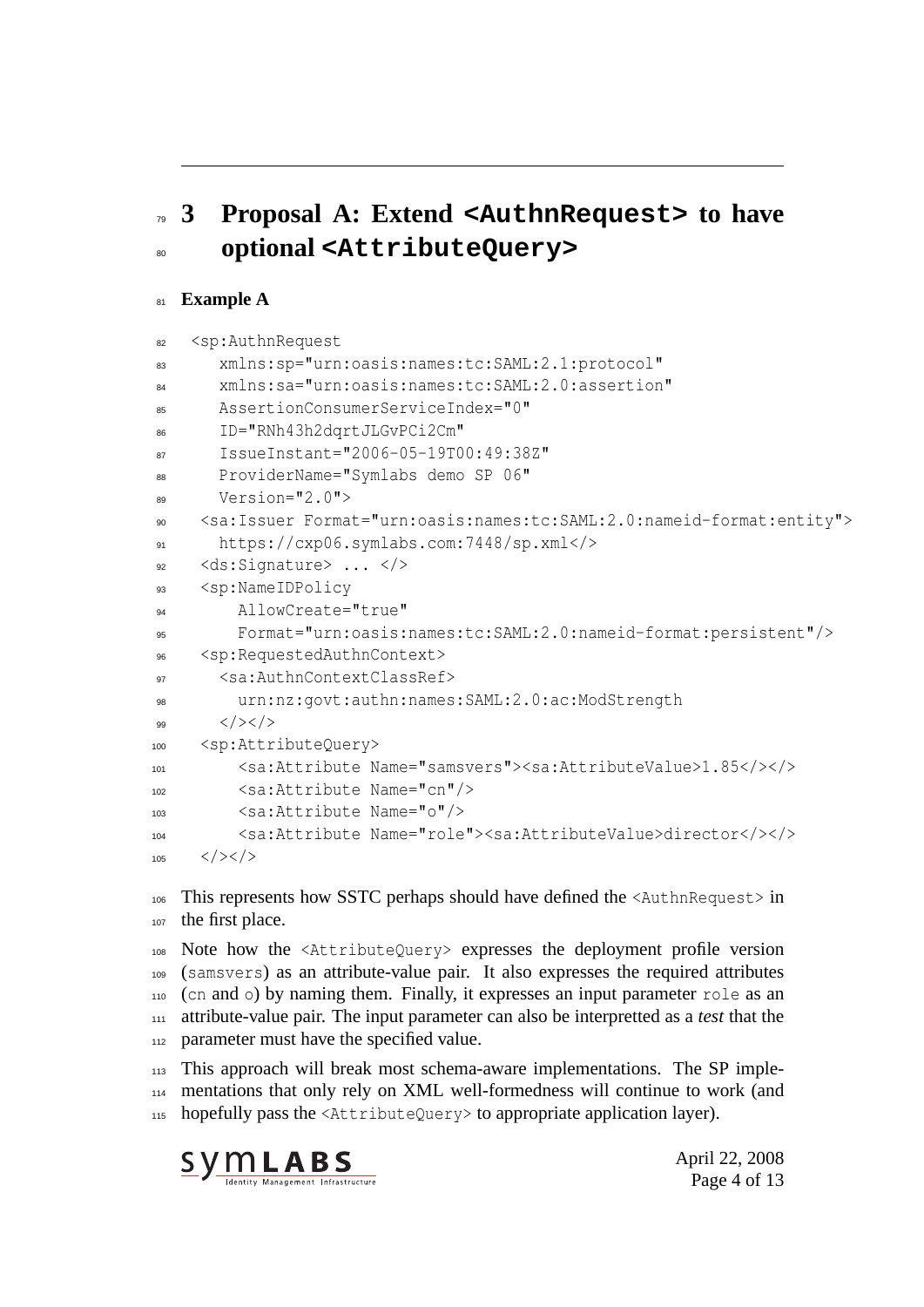An interesting property of this proposal is that it does not innovate any ele- ments, but rather specifies a new composition of them. However, since the definition of <AuthnRequest> has changed, we need new namespace, e.g. "urn:oasis:names:tc:SAML:2.1:protocol".

### **4 Proposal B: Use extension point to carry <AttributeQuery>**

#### **Example B**

```
123 <sp:AuthnRequest
124 xmlns:sp="urn:oasis:names:tc:SAML:2.0:protocol"
125 xmlns:sa="urn:oasis:names:tc:SAML:2.0:assertion"
126 AssertionConsumerServiceIndex="0"
127 ID="RNh43h2dqrtJLGvPCi2Cm"
128 IssueInstant="2006-05-19T00:49:38Z"
129 ProviderName="Symlabs demo SP 06"
130 Version="2.0">
131 <sa:Issuer Format="urn:oasis:names:tc:SAML:2.0:nameid-format:entity">
132 https://cxp06.symlabs.com:7448/sp.xml</>
133 \, <ds:Signature> ... </>
134 <sp:Extensions>
135 <sp:AttributeQuery>
136 <sa:Attribute Name="samsvers"><sa:AttributeValue>1.85</></>><</></>
137 <sa:Attribute Name="cn"/>
138 <sa:Attribute Name="o"/>
139 <sa:Attribute Name="role"><sa:AttributeValue>director</></>
140 </>> </>
141 <sp:NameIDPolicy
142 AllowCreate="true"
143 Format="urn:oasis:names:tc:SAML:2.0:nameid-format:persistent"/>
144 <sp:RequestedAuthnContext>
145 <sa:AuthnContextClassRef>
146 urn:nz:govt:authn:names:SAML:2.0:ac:ModStrength
147 \langle />\langle />\langle />\langle />
```
 This proposal has the advantage that the new material appears where extensions should appear. However, practical experience has raised some doubts about



April 22, 2008 Page 5 of 13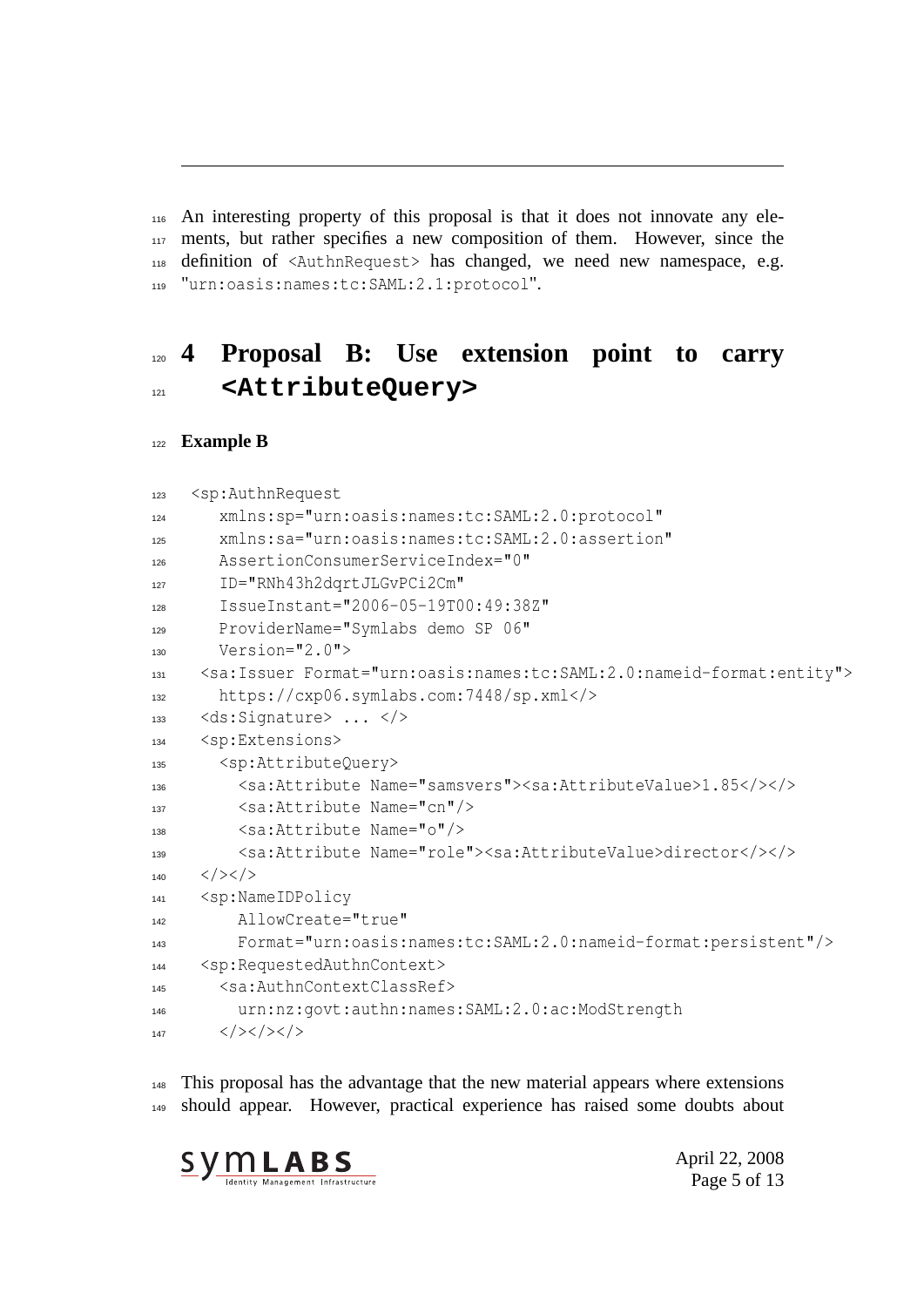whether schema-aware implementations really support the <Extensions> ele-ment in a meaningful way (or xs:any extension point in general).

152 Implementations relying only on well-formedness should not have any problem.

153 The sp namespace stays same as in original specs.

## **5 Proposal C: Define new element that carries <AuthnRequest> and <AttributeQuery>**

#### **Example C**

| 157 | <sp23:authnnattrrequest< th=""></sp23:authnnattrrequest<>                                            |
|-----|------------------------------------------------------------------------------------------------------|
| 158 | xmlns:sp="urn:oasis:names:tc:SAML:2.0:protocol"                                                      |
| 159 | xmlns:sa="urn:oasis:names:tc:SAML:2.0:assertion"                                                     |
| 160 | xmlns:sp23="urn:oasis:names:tc:SAML:2.3:protocol">                                                   |
| 161 | <ds:signature> </ds:signature>                                                                       |
| 162 | <sp:authnrequest< td=""></sp:authnrequest<>                                                          |
| 163 | AssertionConsumerServiceIndex="0"                                                                    |
| 164 | ID="RNh43h2dqrtJLGvPCi2Cm"                                                                           |
| 165 | IssueInstant="2006-05-19T00:49:38Z"                                                                  |
| 166 | ProviderName="Symlabs demo SP 06"                                                                    |
| 167 | Version= $"2.0"$                                                                                     |
| 168 | <sa: format="urn: oasis: names: tc: SAML: 2.0: nameid-format: entity" issuer=""></sa:>               |
| 169 | https://cxp06.symlabs.com:7448/sp.xml                                                                |
| 170 | <sp:nameidpolicy< td=""></sp:nameidpolicy<>                                                          |
| 171 | AllowCreate="true"                                                                                   |
| 172 | Format="urn:oasis:names:tc:SAML:2.0:nameid-format:persistent"/>                                      |
| 173 | <sp:requestedauthncontext></sp:requestedauthncontext>                                                |
| 174 | <sa:authncontextclassref></sa:authncontextclassref>                                                  |
| 175 | urn:nz:govt:authn:names:SAML:2.0:ac:ModStrength                                                      |
| 176 | $\langle$ /> $\langle$ /> $\langle$ />                                                               |
| 177 | <sp:attributequery></sp:attributequery>                                                              |
| 178 | <sa:attribute name="samsvers"><sa:attributevalue>1.85&gt;&gt;&gt;</sa:attributevalue></sa:attribute> |
| 179 | <sa:attribute name="cn"></sa:attribute>                                                              |
| 180 | <sa:attribute name="o"></sa:attribute>                                                               |
| 181 | <sa:attribute name="role"><sa:attributevalue>director&gt;&gt;&gt;</sa:attributevalue></sa:attribute> |
| 182 | $\langle$ /> $\langle$ />                                                                            |



April 22, 2008 Page 6 of 13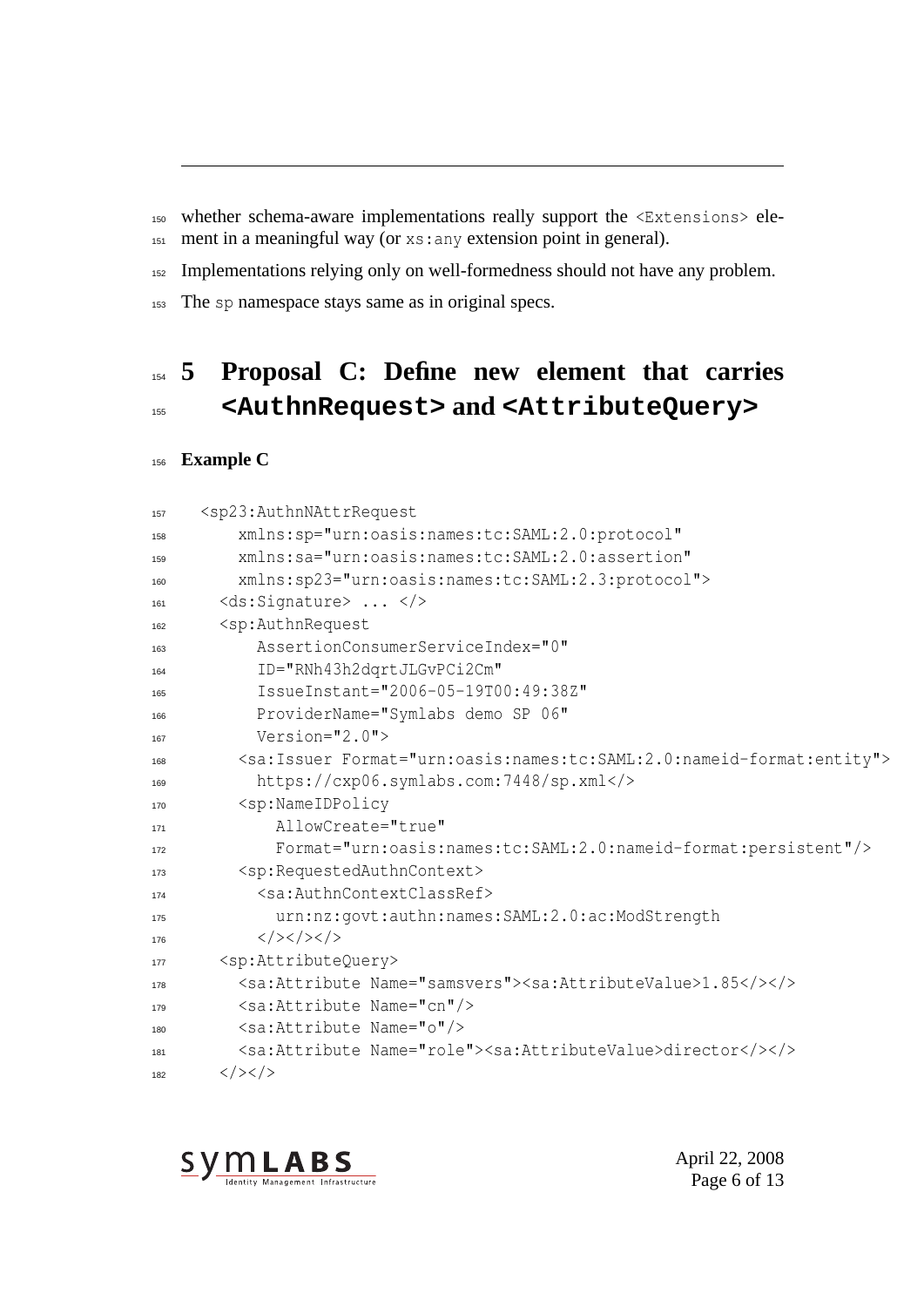This proposal keeps both <AuthnRequest> and <AttributeQuery> intact, but innovates the <AuthnNAttrRequest>, which of course necessitates a new names-pace.

 Question: should <AuthnNAttrRequest> carry the top level XML attributes like @Version and @ID? Or also some of the top level elements like <Issuer>.

 This proposal formalizes the box-carring by creating a top-level element as speci- fied by "best practises" advocated by some, but it seems it creates more problems than it solves. Apparently the SAML protocol request elements were not really designed to appear anywhere else than at top level.



April 22, 2008 Page 7 of 13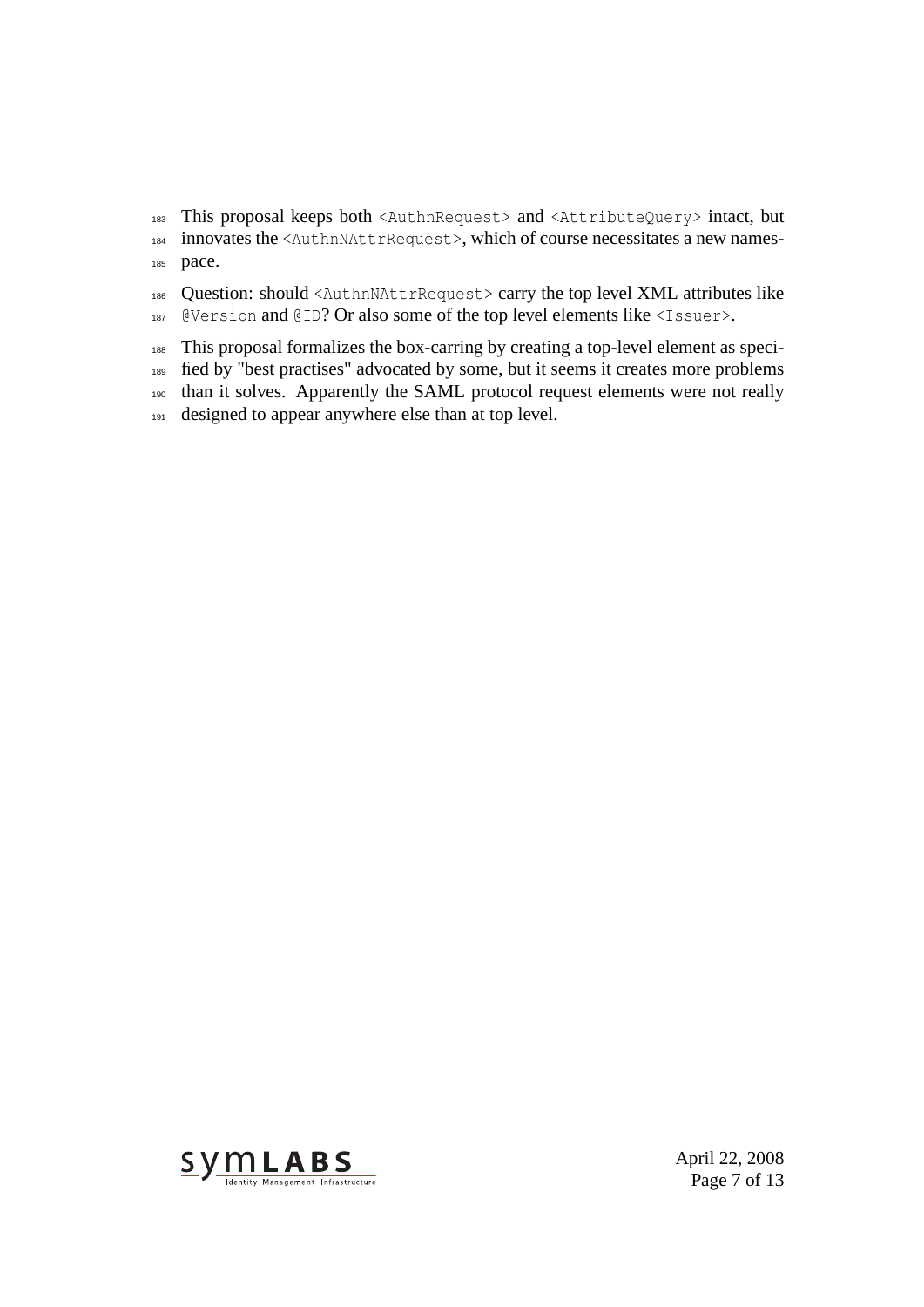# **6 Proposal D: Define new binding that al- lows box-carring <AuthnRequest> and <AttributeQuery>**

- For sake of illustration, we shall specify the input into the deflate-base64- URLencode layer of a hypothetical new redir2 binding (the actual output being 197 an inintelligeble base64 string):
- **Example D**

| 199 | encode ( |                                                                                                      |
|-----|----------|------------------------------------------------------------------------------------------------------|
| 200 |          | <sp:authnrequest< td=""></sp:authnrequest<>                                                          |
| 201 |          | xmlns:sp="urn:oasis:names:tc:SAML:2.0:protocol"                                                      |
| 202 |          | xmlns:sa="urn:oasis:names:tc:SAML:2.0:assertion"                                                     |
| 203 |          | AssertionConsumerServiceIndex="0"                                                                    |
| 204 |          | ID="RNh43h2dqrtJLGvPCi2Cm"                                                                           |
| 205 |          | IssueInstant="2006-05-19T00:49:38Z"                                                                  |
| 206 |          | ProviderName="Symlabs demo SP 06"                                                                    |
| 207 |          | $Version="2.0"$                                                                                      |
| 208 |          | <sa: format="urn: oasis: names: tc: SAML: 2.0: nameid-format: entity" issuer=""></sa:>               |
| 209 |          | https://cxp06.symlabs.com:7448/sp.xml                                                                |
| 210 |          | <ds:signature> </ds:signature>                                                                       |
| 211 |          | <sp:nameidpolicy< td=""></sp:nameidpolicy<>                                                          |
| 212 |          | AllowCreate="true"                                                                                   |
| 213 |          | Format="urn:oasis:names:tc:SAML:2.0:nameid-format:persistent"/>                                      |
| 214 |          | <sp:requestedauthncontext></sp:requestedauthncontext>                                                |
| 215 |          | <sa:authncontextclassref></sa:authncontextclassref>                                                  |
| 216 |          | urn:nz:govt:authn:names:SAML:2.0:ac:ModStrength                                                      |
| 217 |          | $\langle$ /> $\langle$ /> $\langle$ />                                                               |
| 218 |          | <sp:attributequery></sp:attributequery>                                                              |
| 219 |          | <sa:attribute name="samsvers"><sa:attributevalue>1.85&gt;&gt;&gt;</sa:attributevalue></sa:attribute> |
| 220 |          | <sa:attribute name="cn"></sa:attribute>                                                              |
| 221 |          | <sa:attribute name="o"></sa:attribute>                                                               |
| 222 |          | <sa:attribute name="role"><sa:attributevalue>director&gt;</sa:attributevalue></sa:attribute>         |
| 223 |          | $\langle$ />                                                                                         |
| 224 |          |                                                                                                      |

Notes:

 1. Solving the problem at the binding layer is simply wrong (although possible) approach!



April 22, 2008 Page 8 of 13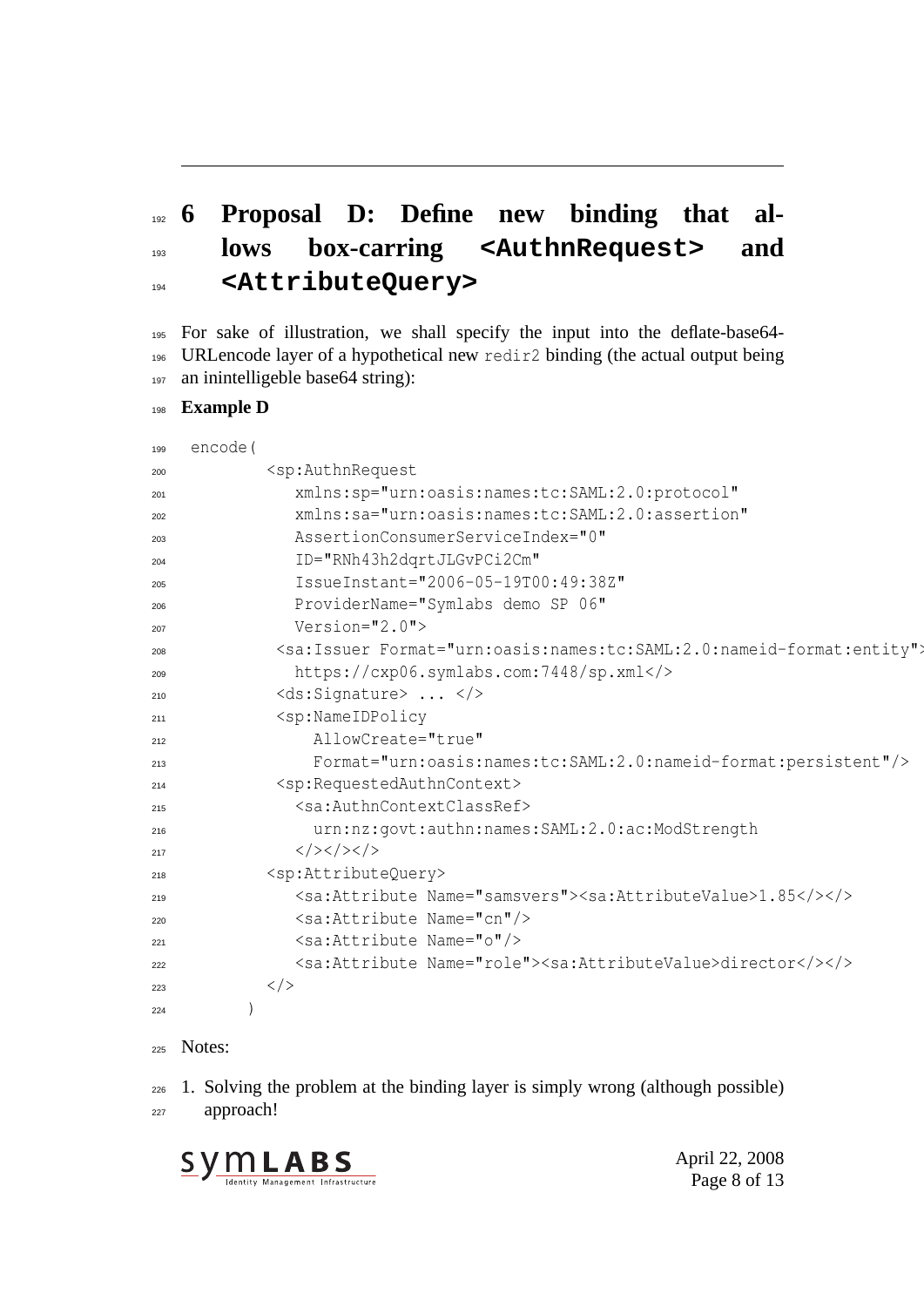- 2. There is no schema or namespace change.
- 3. Pattern of composition is not difficult to understand, although some "WS-I nitpicks" might complain about concatenating two messages.
- 4. Since this is new binding, no exisiting implementation is compatible
- 5. Implementing the new binding is easy for a programmer. Just add a loop where you used to process the unique (WS-I) request.
- 6. The identity context for the  $\forall$ AttributeQuery> would presumably be that which was established by <AuthnRequest>. This would need to be specified explicitly, i.e. out-of-order processing of the box-carred requests should be forbidden.
- 7. Same pattern works for both redirect and POST bindings.

### **7 Interrim Solution: Encode the Information as Query String in AuthenticationContextClassRef**

 $_{241}$  The interrim solution is designed to break the least number of exisisting (as of 2007) SAML SP implementations. It does not use any schema level extension points and tries to introduce new functionality in the area that was already meant to be customizable. However, there is no knowing how limited the vendor imple- mentations might be, so even this "solution" does not guarentee that there would not be breakage.

The main requirements placed on SP implementation are

- 1. Allow specification of multiple <AuthnContextClassRef> elements. The schema already allows this.
- 2. Allow, possibly dynamic, construction of at least one of the <AuthnContextClassRef> elements from the deployment parameters.

 The fall back plan for "dumb" SPs is to only send the <AuthnContextClassRef> specifying the actual authentication level desired and determining the deployment profile out-of-band. This allows both "dumb" and "enlightned" SP implementa- tions to reasonably coexist. IdP is assumed to understand both modes simultane-ously.



April 22, 2008 Page 9 of 13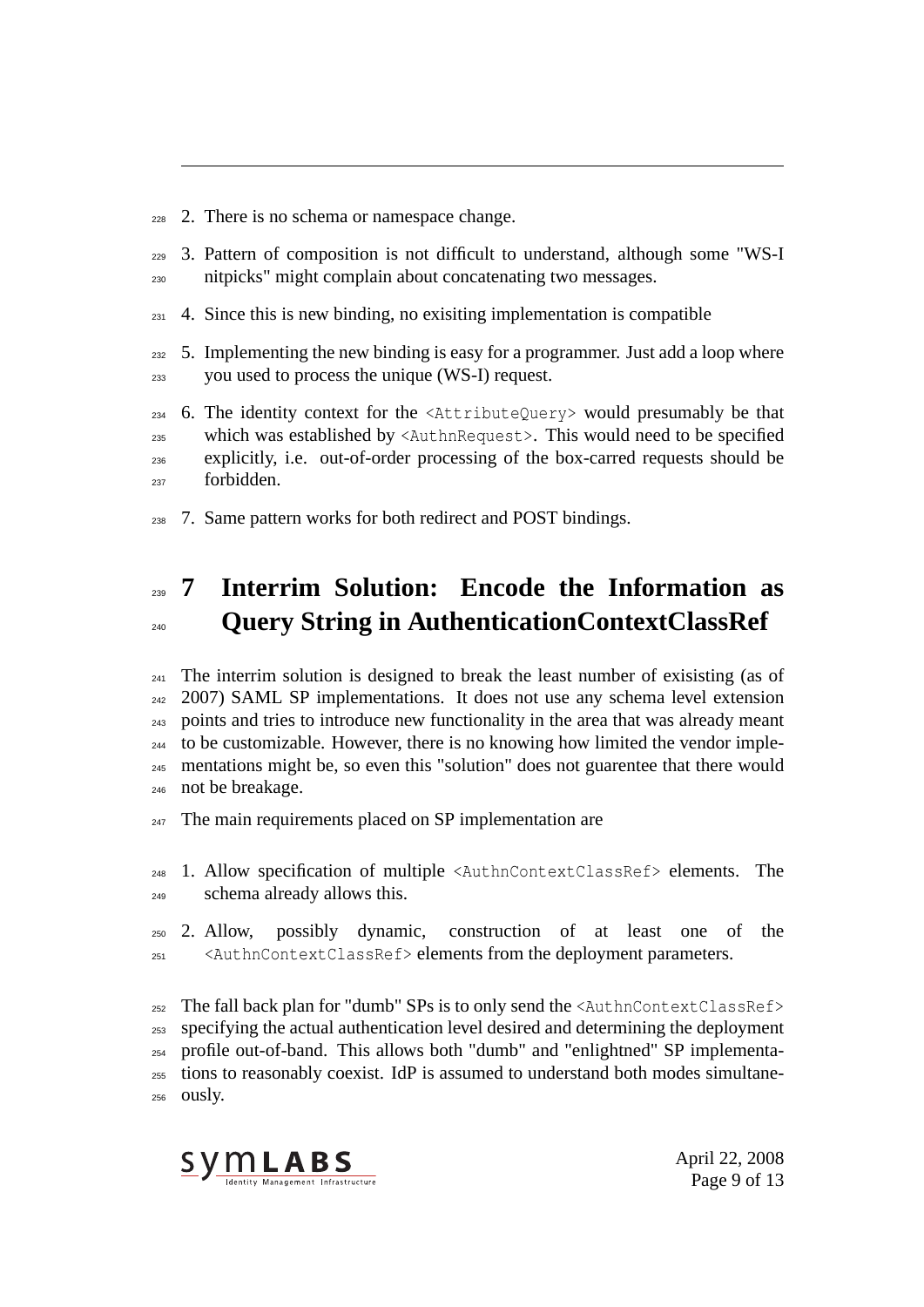#### **Example I**

```
258 <sp:AuthnRequest
259 xmlns:sp="urn:oasis:names:tc:SAML:2.0:protocol"
260 xmlns:sa="urn:oasis:names:tc:SAML:2.0:assertion"
261 AssertionConsumerServiceIndex="0"
262 ID="RNh43h2dqrtJLGvPCi2Cm"
263 IssueInstant="2006-05-19T00:49:38Z"
264 ProviderName="Symlabs demo SP 06"
265 Version="2.0">
266 <sa:Issuer Format="urn:oasis:names:tc:SAML:2.0:nameid-format:entity">
267 https://cxp06.symlabs.com:7448/sp.xml</>
268 <ds:Signature> ... </>
269 <sp:NameIDPolicy
        AllowCreate="true"
271 Format="urn:oasis:names:tc:SAML:2.0:nameid-format:persistent"/>
272 <sp:RequestedAuthnContext>
273 <sa:AuthnContextClassRef>
274 urn:nz:govt:authn:names:SAML:2.0:ac:ModStrength</>
275 <sa:AuthnContextClassRef>
276 http://registry.sams.ssc.govt.nz/AuthnParam
277 ?samsvers=1.85\&ReqAttr=cn,o,role</>
278 </>> </>
```
- In this example, the second occurrance of the <AuthnContextClassRef> carries the deployment specific data. In particular, it contains a prefix that identifies the *deployment domain* and a Query String that contains the parameters defined by the domain, e.g. that cn, o, and role attributes are required this time.
- samsvers reflects the requirement to define the version of the deployment domain specific profile.
- role reflects the dynamic component as the SP may render the screen differently depending on whether role is unknown, insufficient, or adequate (e.g. read only wiki page vs. ability to edit).
- The syntax of the Query String is basically up to the deployment domain and may be extended (e.g. "ReqAttr=cn,role:director", which would mean that role is required and must be "director").
- $_{291}$  The main consequence for COTS IdP software is that they need to be able to not crash upon seeing unforeseen <AuthnContextClassRef> and hopefully pass the



April 22, 2008 Page 10 of 13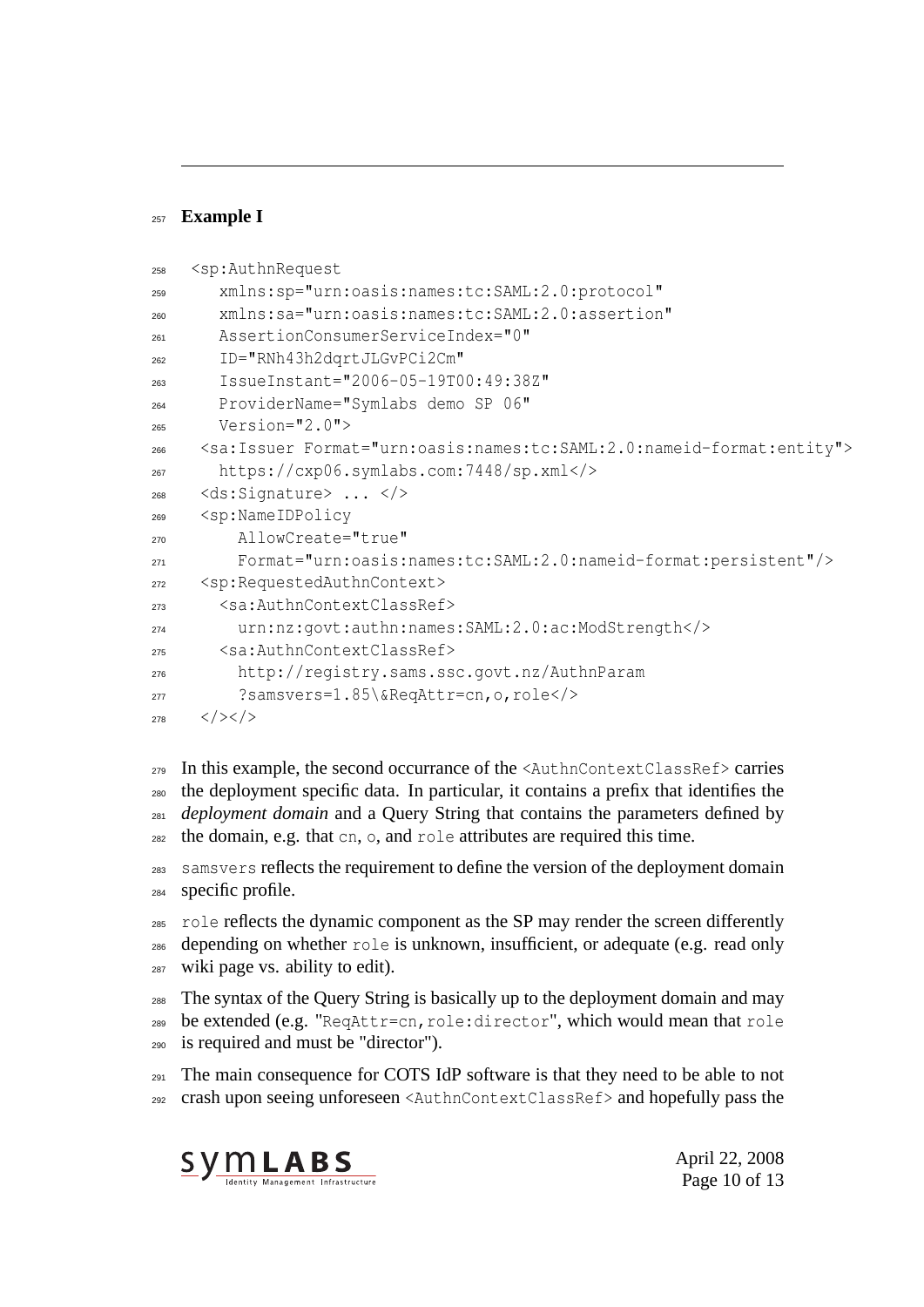unforeseen values to appropriate layers that can interpret them. In many deploy-

ments, IdP can be customized (supporting this solution can be made a condition

in procurement process), thus this should not be a major problem.

### **8 Author's Preference**

 Interrim solution (7) combined with the SSTC level (A) extension of <AuthnRequest>. While latter will require reimpementation by vendors, the reimplementation is fairly trivial. The namespace would naturally carry which version of the protocol is spoken.

# **9 Note on the Liberty ID Federation Framework (ID-FF) Guidance**

 Since Liberty ID Federation Framework [\[IDFF12\]](#page-11-0) was the first Single Sign-On protocol to introduce the concept of <AuthnRequest>, and since the ID-FF vari- ant suffers from the same short comings as SAML <AuthnRequest>, it would seem beneficial that the solution chosen above is also adopted for ID-FF, though this is a decision that Liberty Alliance has to make and publish.

### **Normative**

<span id="page-10-0"></span>

| 309<br>310<br>311 | [SAML2core]       | "Assertions and Protocols for the OASIS Security Assertion<br>Markup Language (SAML) V2.0", Oasis Standard, 15.3.2005,<br>saml-core-2.0-os                       |
|-------------------|-------------------|------------------------------------------------------------------------------------------------------------------------------------------------------------------|
| 313               | $312$ [SAML2prof] | "Profiles for the OASIS Security Assertion Markup Language<br>(SAML) V2.0", Oasis Standard, 15.3.2005, saml-profiles-2.0-os                                      |
| 314<br>315<br>316 | [SAML2bind]       | "Bindings for the OASIS Security Assertion Markup Language<br>(SAML) V2.0", Oasis Standard, 15.3.2005, saml-bindings-2.0-<br>OS.                                 |
| 317<br>318<br>319 |                   | [SAML2context] "Authentication Context for the OASIS Security Assertion<br>Markup Language (SAML) V2.0", Oasis Standard, 15.3.2005,<br>saml-authn-context-2.0-os |



April 22, 2008 Page 11 of 13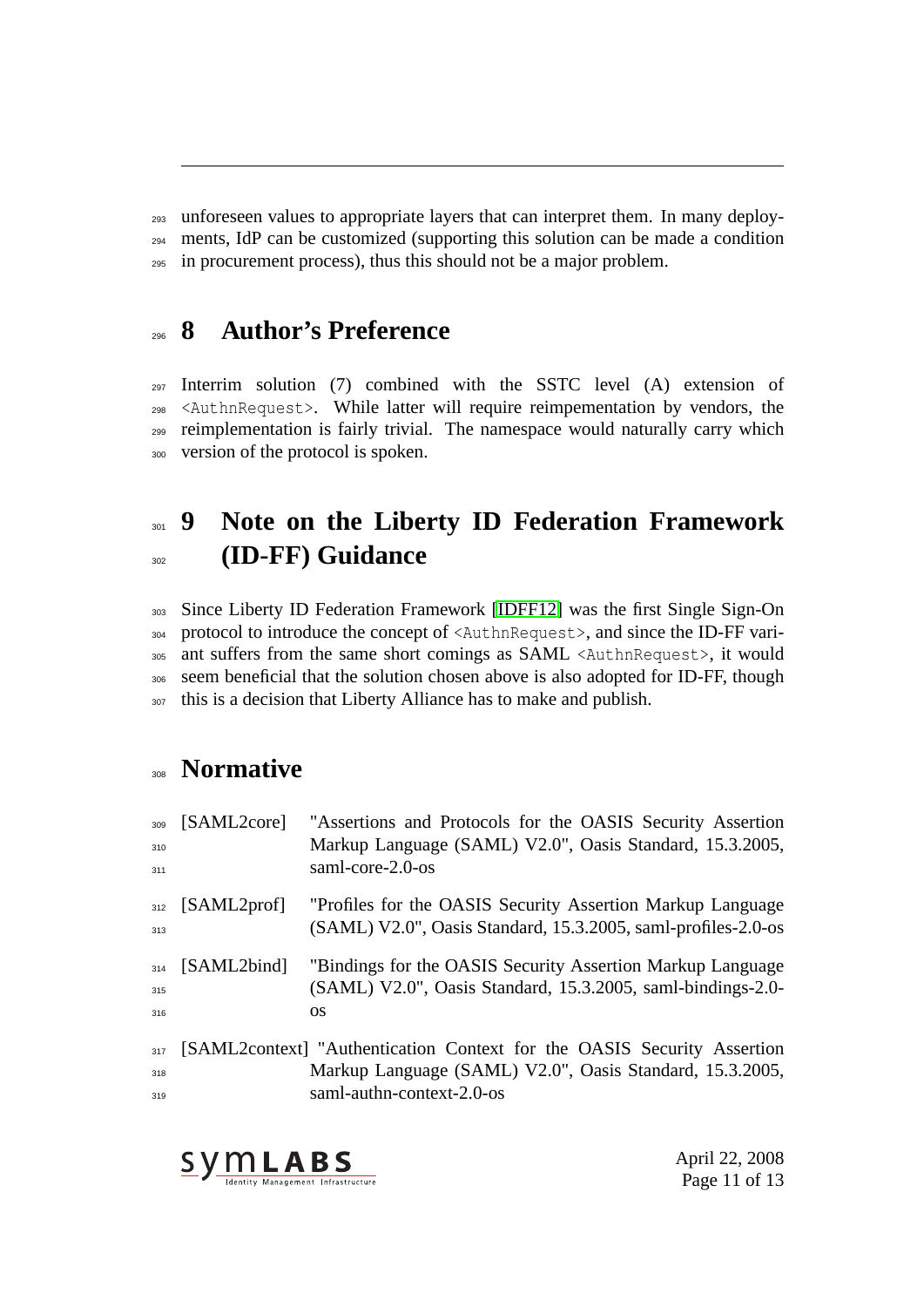#### INFORMATIVE

<span id="page-11-0"></span>

| 320<br>321<br>322 | [SAML2meta]    | Cantor, Moreh, Phipott, Maler, eds., "Metadata for the OA-<br>SIS Security Assertion Markup Language (SAML) V2.0", Oasis<br>Standard, 15.3.2005, saml-metadata-2.0-os         |
|-------------------|----------------|-------------------------------------------------------------------------------------------------------------------------------------------------------------------------------|
| 323<br>324<br>325 |                | [SAML2security] "Security and Privacy Considerations for the OASIS Security<br>Assertion Markup Language (SAML) V2.0", Oasis Standard,<br>15.3.2005, saml-sec-consider-2.0-os |
| 326<br>327<br>328 | [SAML2conf]    | "Conformance Requirements for the OASIS Security Assertion<br>Markup Language (SAML) V2.0", Oasis Standard, 15.3.2005,<br>saml-conformance-2.0-os                             |
| 329<br>330<br>331 |                | [SAML2glossary] "Glossary for the OASIS Security Assertion Markup Lan-<br>guage (SAML) V2.0", Oasis Standard, 15.3.2005, saml-<br>glossary- $2.0$ -os                         |
| 332               |                | [SAML11core] SAML 1.1 Core, OASIS, 2003                                                                                                                                       |
| 333<br>334<br>335 |                | [SAML11bind] "Bindings and Profiles for the OASIS Security Assertion<br>Markup Language (SAML) V1.1", Oasis Standard, 2.9.2003,<br>oasis-sstc-saml-bindings-1.1               |
| 336               | [IDFF12]       | http://www.projectliberty.org/resources/specifications.php                                                                                                                    |
| 337<br>338<br>339 | [IDFF12meta]   | Peted Davis, Ed., "Liberty Metadata Description and Discov-<br>ery Specification", version 1.1, Liberty Alliance Project, 2004.<br>$(liberty-metalata-v1.1.pdf)$              |
| 340               | [LibertyDisco] | <b>ID-WSF Discovery service 2.0</b>                                                                                                                                           |
| 341<br>342        | [RFC2119]      | Bradner, S., "Key Words for use in RFCs to Indicate Require-<br>ment Levels," BCP 14, RFC 2119, March 1997.                                                                   |
| 343<br>344<br>345 | $[Schema1-2]$  | Henry S. Thompson et al. (eds): XML Schema Part 1:<br>Structures, 2nd Ed., WSC Recommendation, 28. Oct. 2004,<br>http://www.w3.org/2002/XMLSchema                             |
| 346               | [XML]          | http://www.w3.org/TR/REC-xml                                                                                                                                                  |
| 347<br>348        | [XPATH]        | XML Path Language (XPath) Version 1.0, W3C Recommenda-<br>tion, 16 November 1999, http://www.w3.org/TR/xpath.html                                                             |



April 22, 2008 Page 12 of 13